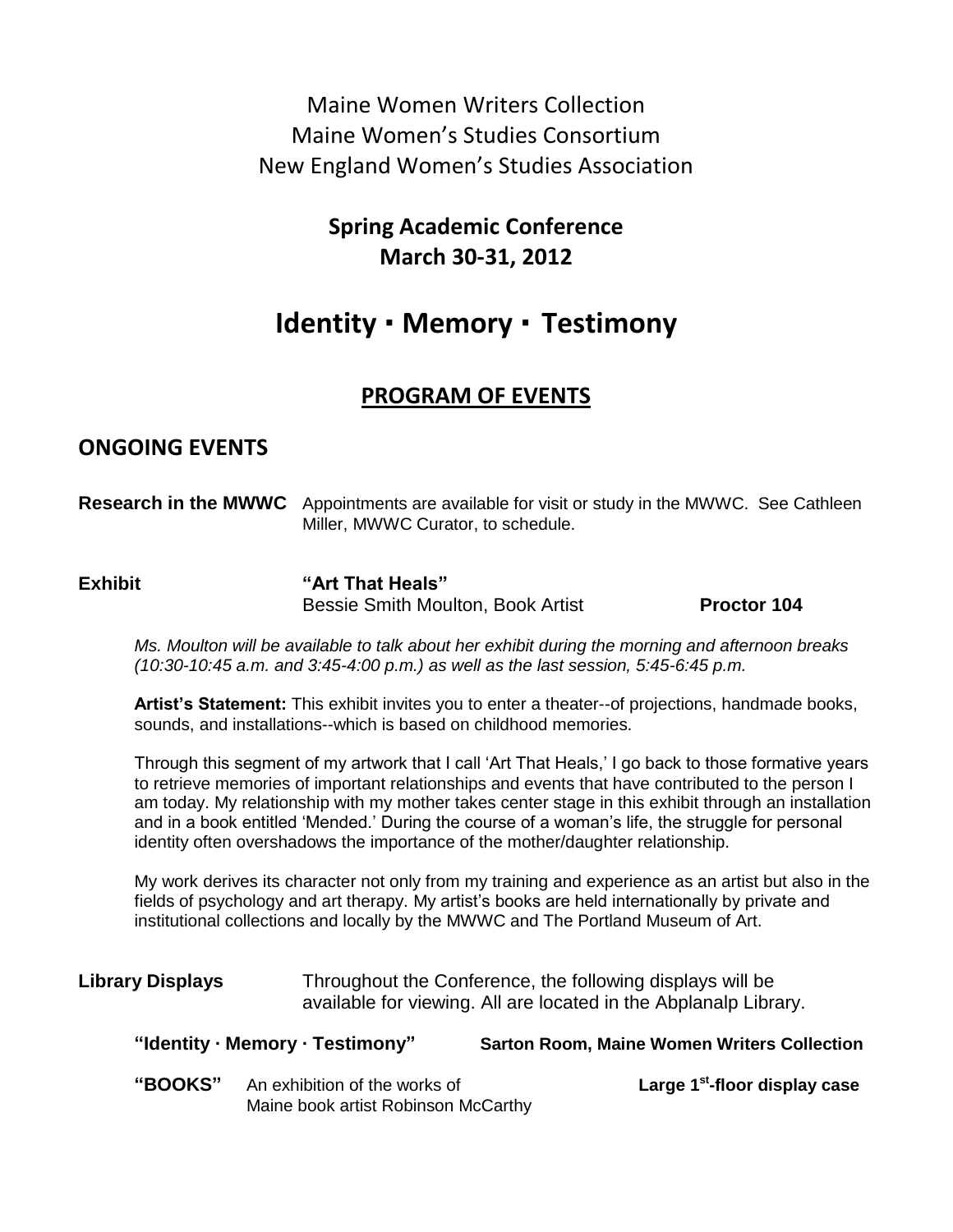## **"More than Angels of Mercy: Women in Nursing"**

### "Behold in me the Registered Nurse!"

From 1927 until 1930 Mildred Frances McKinley was a nursing student at Cary Memorial Hospital in Caribou, Maine. Her letters, housed within the Maine Women Writers Collection, detail her educational experiences and her search for work in depression era America.

### *Ruth Banfield Lowderback: Flight Nurse* **Bulletin board -- stairway**

From November 1944 through November 1945 of World War II, Ruth Banfield Lowderback served as a First Lieutenant, Air Evacuation Nurse, in the South Pacific Theater. Her daily correspondence to her husband is a part of the Bush Legacy Collection and chronicles her flying evacuation missions.

*"Black Women in White": African American Nurses* **Bulletin board -- lower level** Long before nurses were trained to care for the sick, nursing was a role assigned to Black women, and they faced a double-edged sword of prejudice—as women and as African Americans.

## **FRIDAY, MARCH 30**

## **Women's History Walking Tour: Gorham's Corner/Portland Waterfront** 3:15 p.m.

Led by Polly Kaufman and Eileen Eagan. Free, but advance registration requested. See Conference website for more information.

## **Registration and Opening Reception UNE Art Gallery**, 6:00-7:00 p.m.

A reading and discussion by Abenaki writer Cheryl Savageau, Maliseet artist and author Mihku Paul, and Métis Blackfoot/Mohawk/Seneca poet and fiction writer Susan Deer Cloud. The three writers will read from their work and discuss reclaiming Native space, retelling Native history, bearing witness, and adaptation and celebration of the survival of Native culture.

## **SATURDAY, MARCH 31**

## **Registration and continental breakfast Proctor Center, 8:00-9:00 a.m.**

*Except during the Keynote Address, the Registration table will be staffed all day in the Proctor Center.*

### **New England Women's Studies Association Proctor 105, 8:00-9:00 a.m. Business Meeting**

Everyone is welcome. Please come to learn more about NEWSA and discuss plans for 2012-2013!

**Small 1<sup>st</sup>-floor display case** 

**Poetry Reading Poetry Reading WCHP Classroom**, 7:00 p.m.

2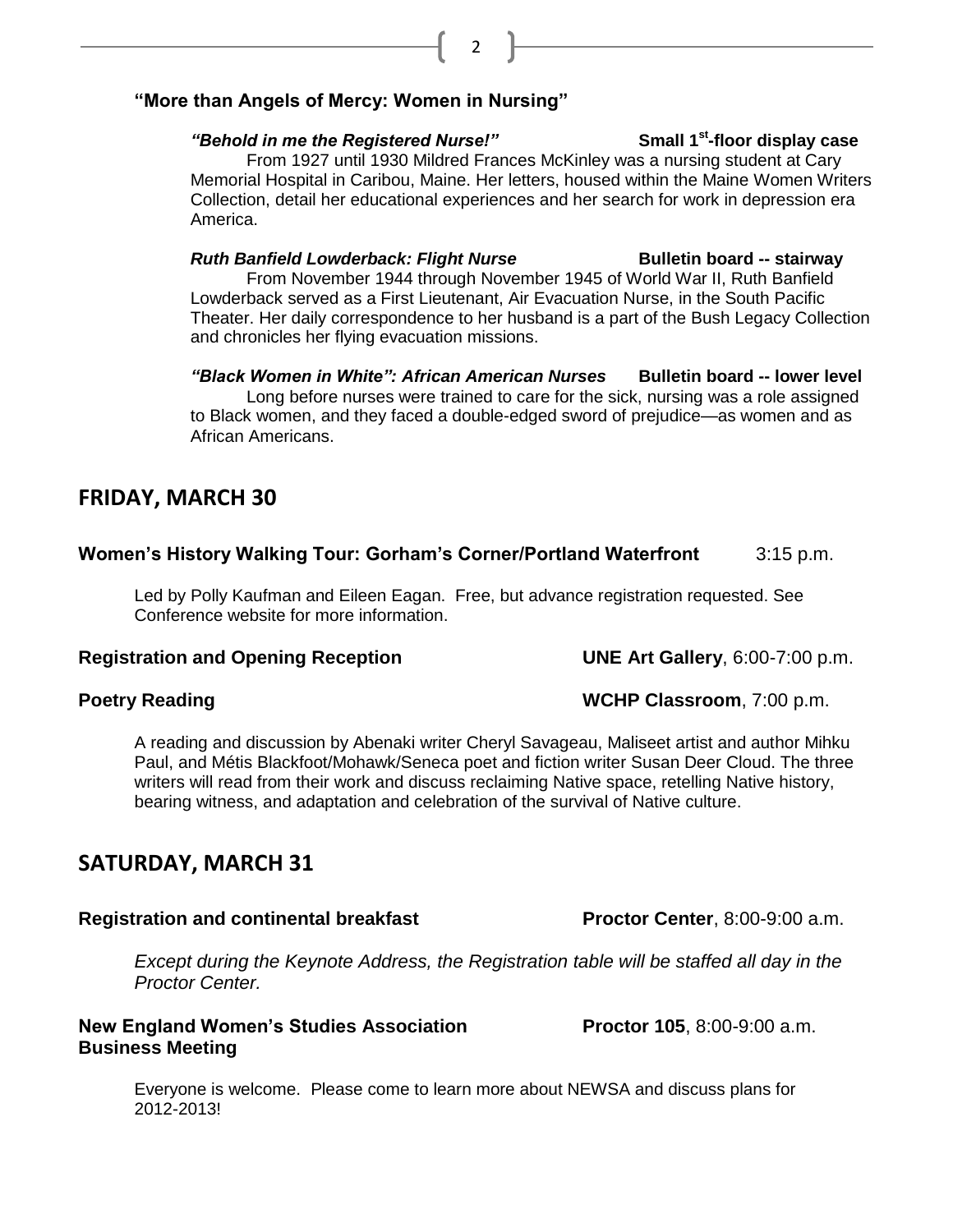#### **Session I 9:00-10:30 a.m.**

### **(A) Transgression, Conformity, and Gender Identity <b>Blewett 027**

(Panel)

Chair: Elizabeth De Wolfe, University of New England

- Amber Reitan, University of New England, "Etiquette and a Nineteenth-Century Woman's Identity: Passivity, Submissiveness and Conformity"
- Megan Bagdon, University of New England, "Manners, Duty, and Identity: Nineteenth-Century Etiquette in The Lamplighter"
- Caitlin Tetreau, University of New England, "'Pecan Pies and Passion': 1940s Sexuality through the World War II Letters of Ruth Banfield Lowderback"

## **(B) Portaging Through Maine's Native History: Maine Women Writers Collection**

### **Toward Truth and Reconciliation**

(Roundtable)

Chair: Donna M. Loring

Participants: Christina Baker, Acadia Senior College; Anne Funderburk, Acadia Senior College; Bettye Worcester, Acadia Senior College; Gary DeLong; Judy DeLong

### **Break 10:30-10:45 a.m. Proctor Center**

### **Session II 10:45-12:15 p.m.**

**(A) Making Sense of the Personal: Auto/Biography Blewett 027** 

(Panel)

Chair: Lisa M. Giles, University of New England

Kate Culkin, Bronx Community College, "Stories of Mother, Father, Home: Ellen Tucker Emerson's Memoirs of Her Parents"

Esther Gordon Ginzburg, Bar Ilan University, Israel, "From Sense to Nonsense: The Hidden Autobiography of Laura E. Richards"

Kandace Brill Lombart, independent scholar, "When I am sad/Remembering . . . : Ruth Stone" Mary Delaney, Mount Saint Vincent University, "Self as Researcher and Subject: Illuminating the Shadows by Being Interviewed"

### **(B) The Spatial Politics of Borders & Movement Blewett 015**

#### (Panel)

Chair: Kate Wininger, University of Southern Maine

Lauren Vedal, Bates College, "'She Had To Tell Her': Talk in Same-Sex Diasporic Communities" Rhea Côté Robbins, University of Maine, "Franco-American Women's Project: Borders and Beyond"

Desdamona Rios and Carlos C. Rios, Bowdoin College, "Addressing Invisibility in Educational Spaces: Why Identifying with the Curriculum Matters for Feminist Activists and Scholars"

Jan Piribeck, University of Southern Maine, "The Walk of the Pedvale Princess: *She Died for Love*"

3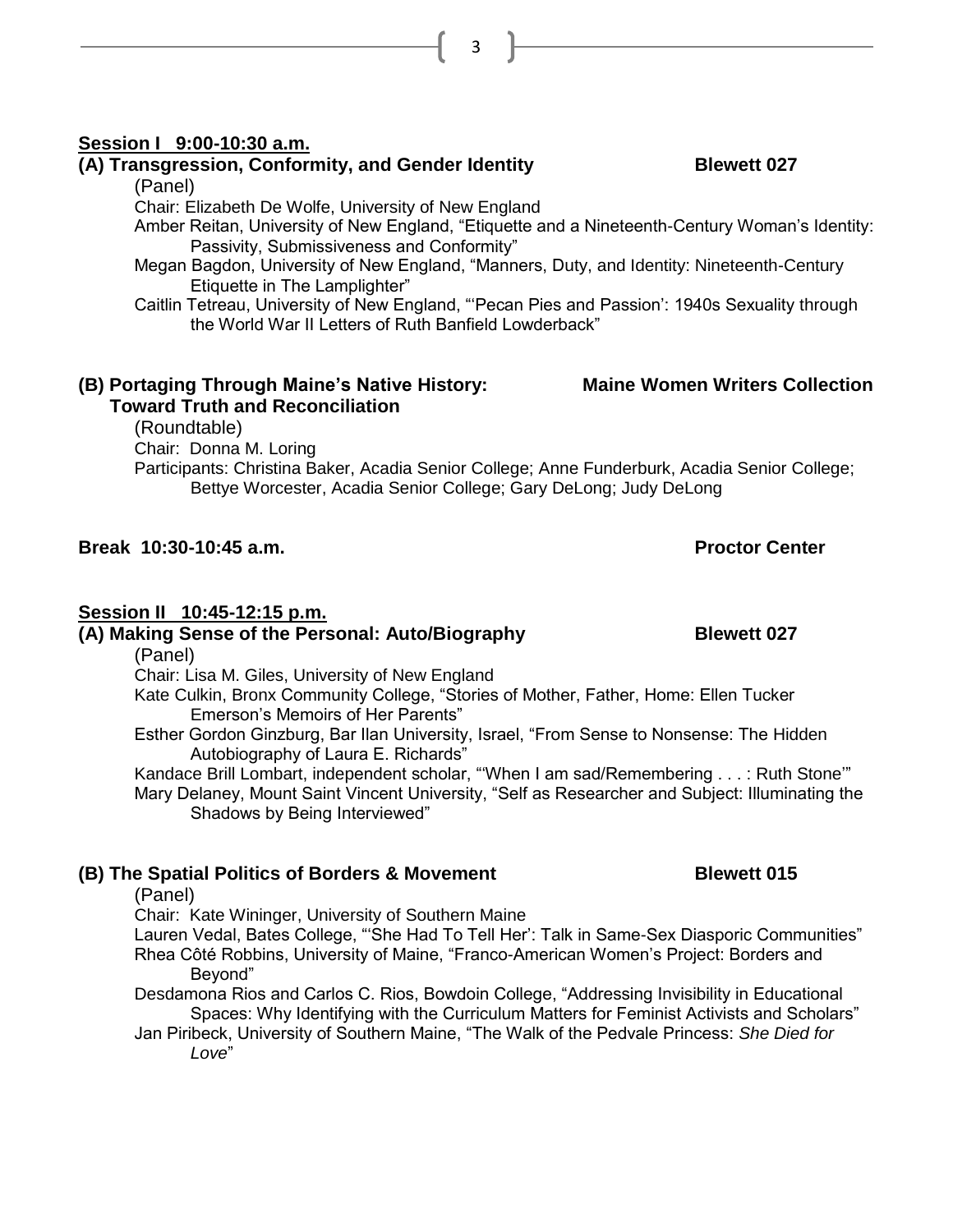### **(C)** Retelling History, Rewriting Memory **Blewett 115**

(Panel)

Chair: Kay Retzlaff, University of Maine at Augusta – Bangor

Zabelle Stodola, University of Arkansas at Little Rock, "Mary Schwandt and Maggie Brass (Snana): A Minnesota Pocahontas Story?"

4

Annette Vance Dorey, Androscoggin Historical Society/University of New Brunswick, "'Unless the trouble could be got rid of': The Untold Stories of Maine Mothers Who Murdered, 1875- 1925"

Mia Fischer, University of Minnesota, "The Implications of Motherhood and Mothering in 'And They Didn't Die' and 'The Joys of Motherhood'"

## **Lunch 12:30-2:00 p.m. Pharmacy Building 24/28**

#### **K** in the Middle with You:  **a discussion of parenthood in three genders"**

## **Jennifer Finney Boylan, Colby College**

*Boylan's books will be available for sale at the Keynote venue from noon-2 p.m. After her address (from approx. 1:30-2:00), she will have a limited time to sign books.*

## **Session III 2:15-3:45 p.m.**

## **(A) Lenses on Invisibility: Feminist Political Methods of Memory,**

#### **Haunting, Representation, and Deconstructing Narratives Blewett 015** (Roundtable)

Discussant: Heather M. Turcotte, University of Connecticut

Participants: Jamie Huff, University of Connecticut; F. Shaznene Hussain, University of Connecticut; Shawna Lesseur, University of Connecticut; Caryl M. Nuñez, University of **Connecticut** 

## **(B) Narrating Violence, Illness, & Survival Blewett 027**

(Panel)

Chair: Melinda Plastas, Bates College

- Christine Holden, University of Southern Maine, "Jutka, Gerda, Julia and ME: Jewish Survivors as Mainers"
- Indira K. Skoric, Community College of Vermont, "Advocacy and Survivors of Sexual Violence in Bosnia and Kosovo"

Sarah Gurley-Green, Lesley University, "The Effect of Invisible Illness on Female Identity"

Jessica Jennrich, Dartmouth College, "Meaning, Memory, and Medicine: A Feminist Personal Narrative of Disability"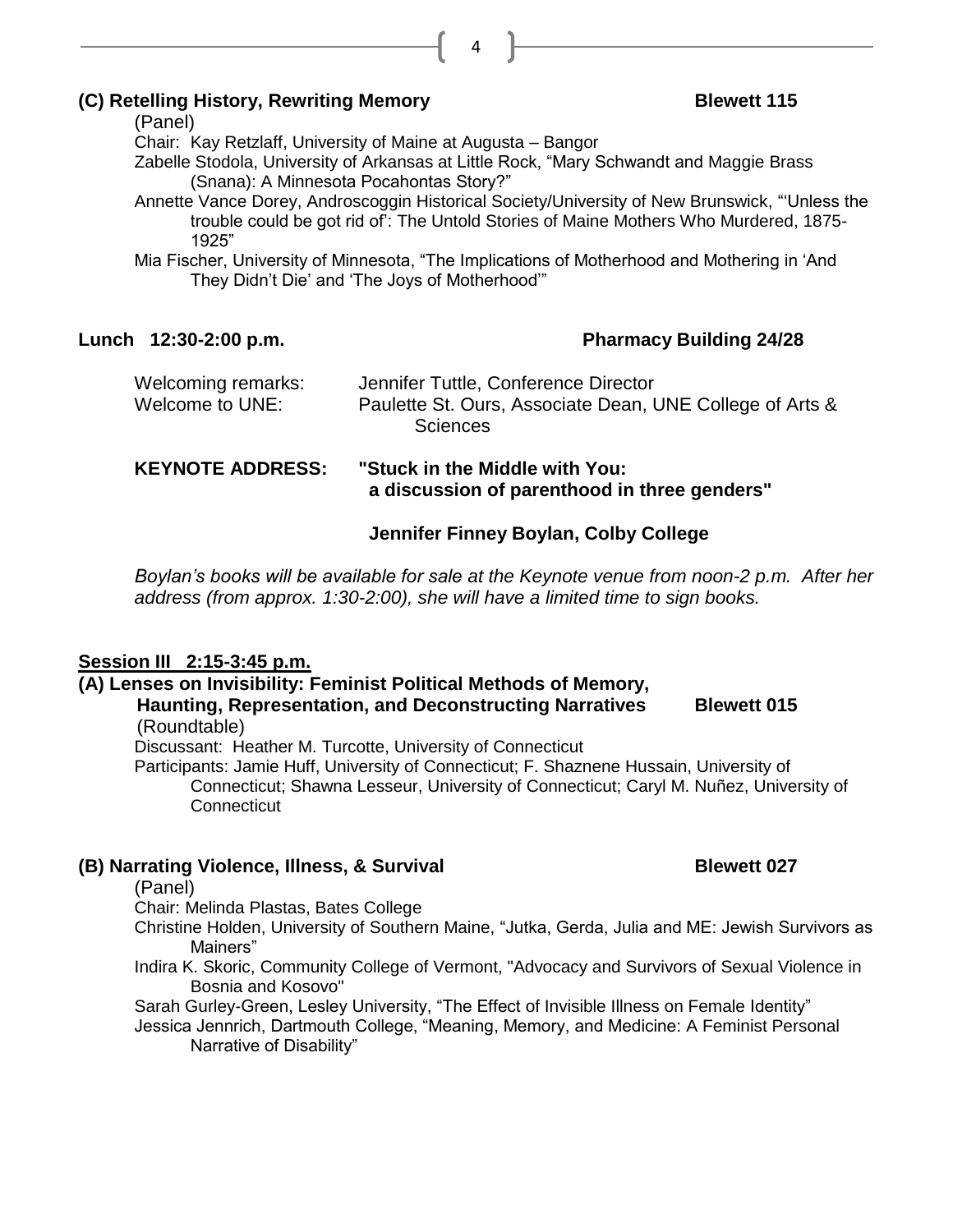## **(C) Feminism & Race Relations in Historical Perspective Blewett 115**

(Panel)

Chair: Mazie Hough, University of Maine-Orono

Rachel A. Snell, University of Maine-Orono, "The Little Lady Who Started this Great War: Harriet Beecher Stowe and the Power of Persuasion"

Chelsea Grieve, University of Maine-Orono, "The Relationship between Abolition and Women's Suffrage: Radical Feminism in the First Month of *The Revolution*, January 1868"

Stephanie Harp, independent scholar, "Inheriting Home: Race, History, and Family Memory"

5

## **(D) Out & Allied:**

## **Mining Story, Performing Pedagogy, Creating Change Cahner's Lounge**

(Workshop)

Cathy Plourde, Add Verb Productions/University of New England

This workshop, drawn from an anthology of youth-written performance pieces featured in *Out & Allied*, Add Verb's anthology and handbook, will focus on what it means to be an ally for LGBTQ youth. Working with Cathy Plourde, participants will generate short performance pieces that can be used for raising awareness and inspiring dialogue. These pieces will be performed during this session by participants. The workshop methods are adaptable for nearly any type of topic, action, or issue.

## **Break 3:45-4:00 p.m. Proctor Center**

## **Session IV 4:00-5:30 p.m.**

**(A) "'The humiliation of the past not remade into art':** 

## **Franco American Art High and Low" Proctor 202**

(Roundtable)

Chair: Susan Pinette, University of Maine-Orono

Participants: Danielle Beaupré, University of Maine-Orono; Mara Bonsaint, University of Maine-Orono; Elise Robichaud, University of Maine-Orono; Susan Poulin, Poolyle Productions

## **(B) Legal Subjectivities Blewett 115**

## (Panel)

Chair: Leslie Hill, Bates College

Courtney D. Marshall, University of New Hampshire, "'Darky Damsels and Cheeky Wenches': Theorizing Black Ladyhood in the Era of Jim Crow"

- Alicia Peters, University of New England, "'Things that involve sex are just different': Or, are they?: Challenging Criminal Justice Perspectives on Human Trafficking with Victim Experience"
- Alan D. Brown, III, Mount Saint Vincent University, "Damned if you do. . . . : Paradoxes of (In)Visibility on the Stroll"
- Geniece A. Crawford, Harvard University, "Looking for Love in All the Wrong Places: Female Ex-Offender Accounts of Intimate Partner Victimization"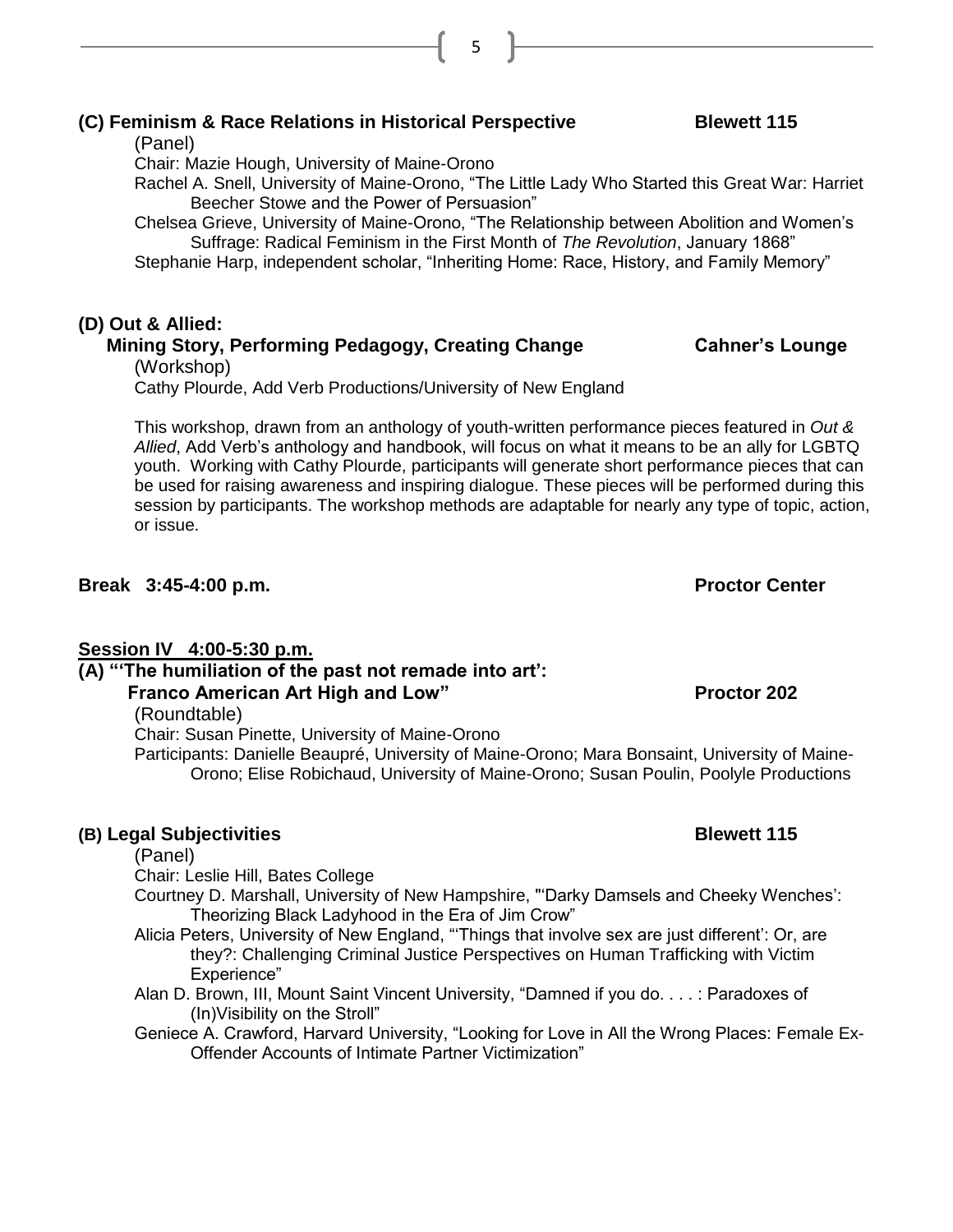## **(C) Representing the Body: Gender & Sexuality Blewett 027**

(Panel)

Chair: Erica Rand, Bates College

Kathleen March, University of Maine-Orono, "Was it Their Words or What They Wore? Bluestockings on Both Sides of the Atlantic"

6

- Kerry Gross, Bates College, "'Women's Rugby isn't So Feminine': Challenging Gender Norms through Participation in Rugby"
- Julie A. Eastin, American School of Professional Psychology, Argosy University, "Death and Rebirth: The Transformation of Identity and Memory upon Disclosure of LGBTQ Status"
- Kevin Benisvy, University of Massachusetts, Boston, "The Queer Identity and Glitch: Deconstructing Transparency"

## **Performances 5:45-6:45**

### **(A) The Poets and the Assassin: the Daughters of Iran Ludcke Auditorium**

(Readings from five-act monologue) Reza Jalali, University of Southern Maine Reader: Mihku Paul, Maine Women Writers Collection/Stonecoast MFA

Although women in Iran have historically been at the forefront of national struggle for liberation and democracy, their stories of courage, resistance, and survival are unknown to most in the West. They live contradictory and intricate lives in an intensely traditional and patriarchal society. *The Poets and the Assassin* offers insight into the plight of women in Iran and portrays their struggle against religious and cultural tyranny while countering stereotypes about Muslim women. Readings will be followed by discussion with the author.

(Performance from long poem) Holly Bittner, Moore College of Art and Design

This multimedia poetic performance is the testimony of one woman's experience living with the disease endometriosis. Infusing medical records and surgery reports with memories, songs, and dreams, ENDOME treats the body's symptoms as a call to personal transformation and spiritual discovery, at the same time undressing collective wounds of the feminine in Western culture.

## **(C)** Art That Heals **Proctor 104**

(Book Arts Exhibit) Bessie Smith Moulton, Book Artist

Please see description on p. 1. Ms. Moulton will be available during this session for questions and discussion.

#### **(B) ENDOME WCHP Classroom**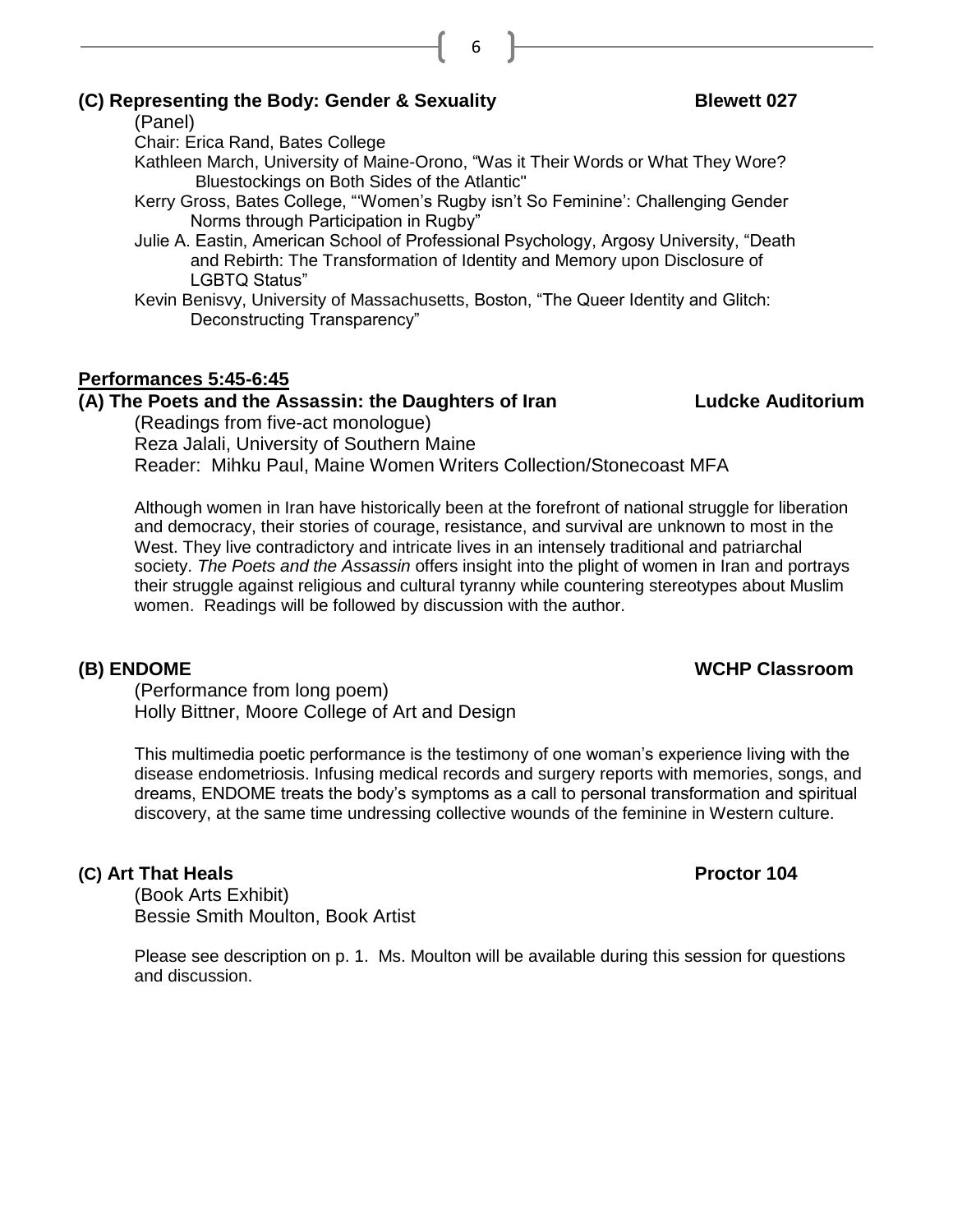7

#### **Conference Planning Committee**

Cadence Atchinson, Library/Reference Services, UNE Elizabeth Dyer, Library/Reference Services, UNE Zachary Enright, Library/Special Collections, UNE Catherine Fisher, Maine Women Writers Collection, UNE Julia Garrett, Department of English and Language Studies, UNE Lisa Giles, Department of English and Language Studies, UNE Roberta Gray, Library/Reference Services, UNE Cally Gurley, Department of Special Collections, UNE Amanda Hare, Department of Psychology, UNE Cathleen Miller, Maine Women Writers Collection, UNE Julie Peterson, Department of Psychology, UNE Lori Power, Learning Assistance Services/Proctor Center, UNE Heather Turcotte, Departments of Political Science and Women's, Gender and Sexuality Studies, University of Connecticut Jennifer Tuttle, Maine Women Writers Collection/Department of English and Language Studies, UNE

#### **Sponsors**

The Maine Women Writers Collection The Maine Women's Studies Consortium The New England Women's Studies Association

#### **Special thanks to:**

Cat Bibeau and the Westbrook College of Health Professions Denise Bisaillon Elaine Brouillette Don Clark and UNE Security staff David Dadiego Pete Donovan and UNE Facilities Management & Housekeeping staff Diane Foster and Student Accounts staff Donna Gaspar-Jarvis UNE Graduate and Professional Admissions – Portland Campus Andrew Golub Roberta Gray and Grandma's Attic Treasures Jeanne Hey UNE ITS staff Rawley Massoth Katy Maxim and Sodexo Cathleen Miller and Delicious Ginger Herbs Ann Morrissey John O'Regan Lori Power and the Proctor Center Kristin Quatrano Danielle Ripich Paulette St. Ours Robin Sanford Mary Frances Smith UNE Student Affairs – Portland Campus Barbara Swartzlander Jack Williams Anne Zill